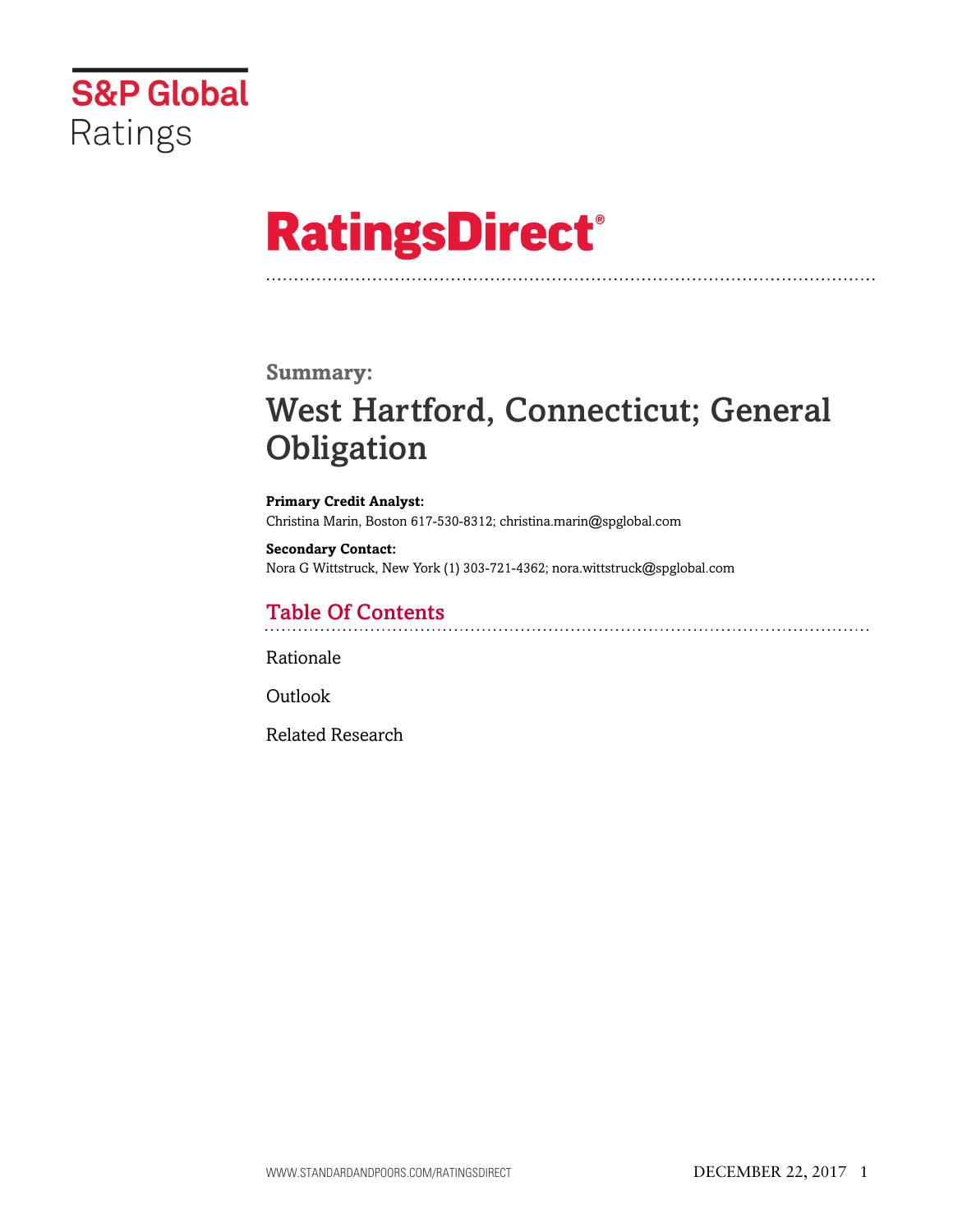## **Summary:**

# West Hartford, Connecticut; General Obligation

| <b>Credit Profile</b>                                             |            |          |
|-------------------------------------------------------------------|------------|----------|
| US\$13.0 mil GO bnds ser 2018A dtd 01/25/2018 due 01/15/2033      |            |          |
| Long Term Rating                                                  | AAA/Stable | New      |
| West Hartford Twn GO                                              |            |          |
| Long Term Rating                                                  | AAA/Stable | Affirmed |
| West Hartford Twn GO bnds ser 2016A dtd 02/11/2016 due 01/15/2031 |            |          |
| Long Term Rating                                                  | AAA/Stable | Affirmed |

# <span id="page-1-0"></span>Rationale

S&P Global Ratings assigned its 'AAA' long-term rating and stable outlook to the Town of West Hartford, Conn.'s series 2018A general obligation (GO) bonds. At the same time, S&P Global Ratings affirmed its 'AAA' rating on the town's GO debt outstanding. The outlook is stable.

A pledge of the town's full faith and credit secures the bonds. We understand West Hartford will use bond proceeds for athletic field improvements, upgrades to town buildings, and a radio system replacement, among other capital projects.

West Hartford's GO bonds are eligible to be rated above the sovereign because we believe the town can maintain better credit characteristics than the U.S. in a stress scenario. Under our criteria "Ratings Above The Sovereign: Corporate And Government Ratings—Methodology And Assumptions" (published Nov. 19, 2013, on RatingsDirect), the town has a predominately locally derived revenue source, with 89% of general fund revenue derived from property taxes with independent taxing authority and independent treasury management from the federal government.

The rating reflects our assessment of the following factors for the town:

- Very strong economy, with access to a broad and diverse metropolitan statistical area (MSA);
- Very strong management, with strong financial policies and practices under our Financial Management Assessment (FMA) methodology;
- Strong budgetary performance, with balanced operating results in the general fund and a slight operating surplus at the total governmental fund level in fiscal 2016;
- Very strong budgetary flexibility, with an available fund balance that we expect will improve in the near term from its fiscal 2016 level of 14.6% of operating expenditures;
- Very strong liquidity, with total government available cash at 20.3% of total governmental fund expenditures and 3.3x governmental debt service, and access to external liquidity we consider strong;
- Strong debt and contingent liability position, with debt service carrying charges at 6.1% of expenditures and net direct debt that is 40.3% of total governmental fund revenue, as well as rapid amortization, with 81.9% of debt scheduled to be retired in 10 years, but a large pension and other postemployment benefit (OPEB) obligation; and
- Strong institutional framework score.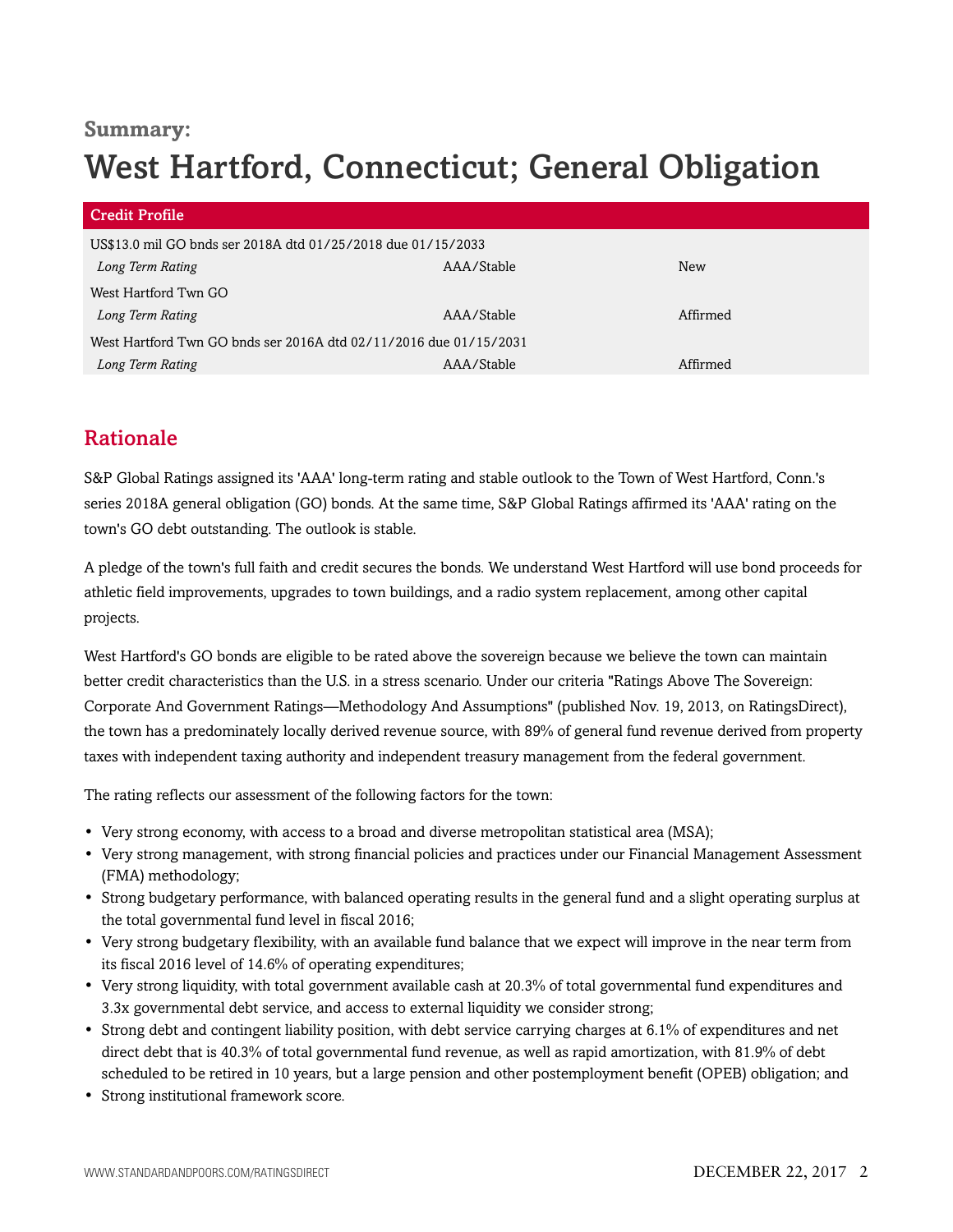#### Very strong economy

We consider West Hartford's economy very strong. The town, with an estimated population of 63,191, is located in Hartford County in the Hartford-West Hartford-East Hartford MSA, which we consider to be broad and diverse. The town has a projected per capita effective buying income of 159% of the national level and per capita market value of \$140,904. Overall, the town's market value grew by 4.2% over the past year to \$8.9 billion in 2018. The county unemployment rate was 5.3% in 2016.

The town is a residential suburb of the City of Hartford that enjoys good access, via Interstate 84, to the region's diverse employment base. Although the tax base is primarily residential, West Hartford maintains a sizable commercial base and is considered the retail center for the region.

The University of Connecticut-Hartford, the town's seventh-largest employer with 386 employees, closed its West Hartford campus in 2017 to consolidate onto its downtown property, thus opening a sizable tract of tax-exempt property for a potential, taxable development. Town officials are not expecting the consolidation to negatively affect the local economy because the downtown campus is less than five miles away.

The town also remains home to the University of St. Joseph and the University of Hartford, which is its largest employer with 2,000 employees. The next largest employers are West Hartford itself with just under 2,000 employees, the Hospital at Hebrew Health Care (700), and Legrand Products (500).

West Hartford continues to experience development activity contributing to tax base growth, with the opening of its first boutique hotel in addition to several restaurants; the redevelopment of the former Sears property into a shopping center; and a number of large-scale residential developments. As such, officials are expecting sustained tax base growth because new projects are waiting for approval and building permits are up substantially since 2012. Therefore, we do not foresee a weakening of West Hartford's economy in our outlook period.

#### Very strong management

We view the town's management as very strong, with "strong" financial policies and practices under our FMA methodology, indicating financial practices are strong, well embedded, and likely sustainable.

In our view, town management is conservative in its revenue and expenditure assumptions with regular efforts to determine whether these will deviate from West Hartford's long-term trends. Management regularly monitors budgetary performance, ensuring adjustments are made in a timely manner, and sends budget-to-actual updates to the town council monthly. West Hartford recently introduced a long-term financial forecast, mapping out revenue and expenditures for the next five years. Town officials plan to update the document annually. We believe the town maintains a strong focus on capital planning, as evidenced by its 12-year capital improvement plan, which management reviews yearly, and sets the parameters for debt and nondebt financing of all capital projects. The town has a debt management policy that limits debt service to no more than 10% of the budget and an amortization schedule with no less than 65% of principal being retired over 10 years. West Hartford maintains an independent investment policy that complies with state guidelines but does not report investment performance and holdings to the council regularly. The town also recently introduced a reserve policy that mandates town officials maintain an annual minimum unrestricted fund balance in the general fund of 7.5% of expenditures, and no more than 15%. The policy also states that if funds should fall below 7.5%, the town should take all necessary steps to restore it as soon as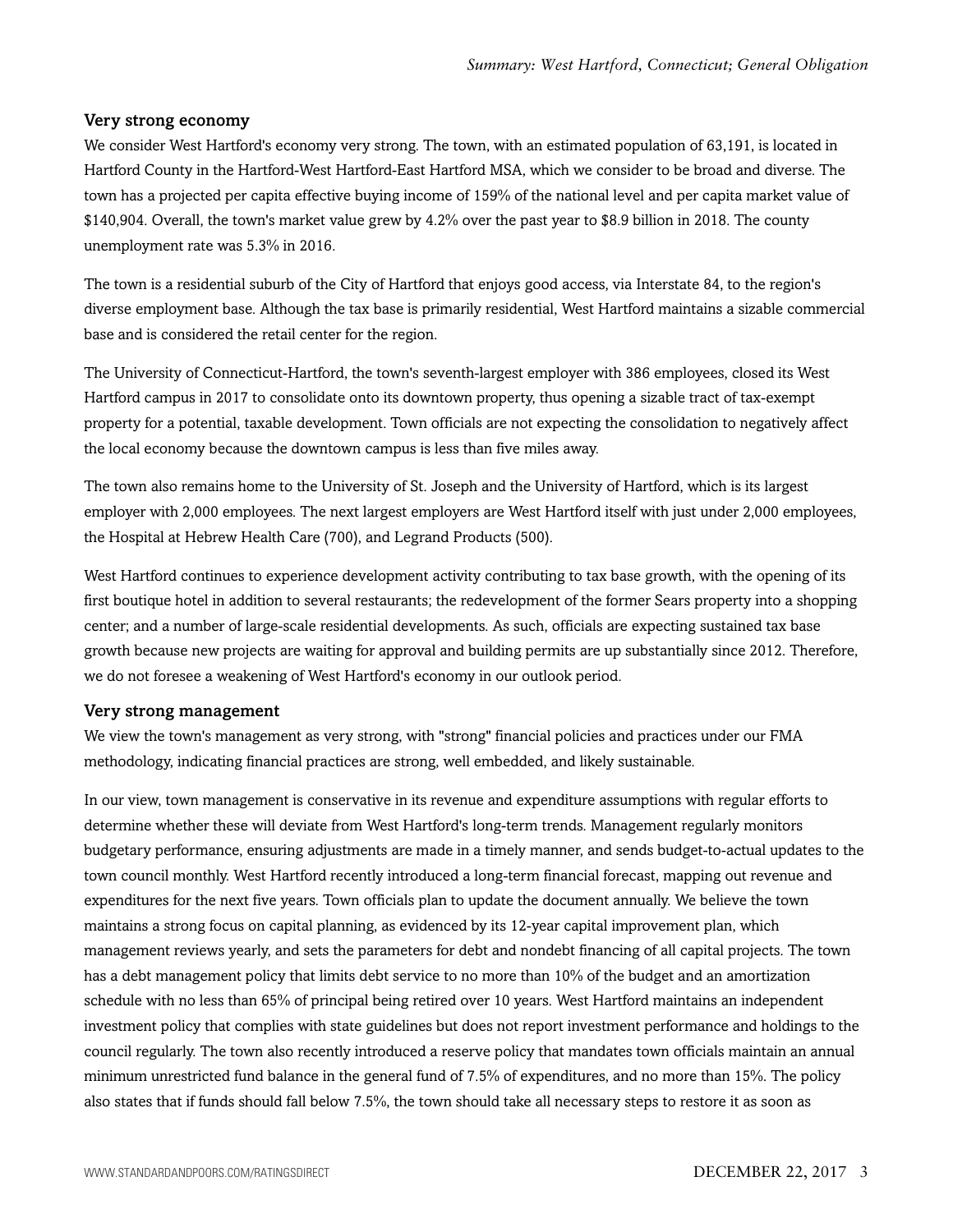practical.

#### Strong budgetary performance

West Hartford's budgetary performance is strong in our opinion. We believe the management team has taken proactive measures to protect the budget from any shortfall associated with the midyear cuts to state aid. In 2017, the state reduced municipal aid by \$400,000 and made an additional \$430,000 cut to capital aid.

Despite these reductions, town officials report a sizeable surplus due to conservative budgeting for property taxes and an unused contingency for sewer payments. At the end of the year, the town transferred \$3.2 million to the capital nonrecurring fund, and increased general fund reserves by \$753,000.

We use 2016 results as a base year in assessing operating performance. In 2016, the town had balanced operating results in the general fund of 0.2% of expenditures, and slight surplus results across all governmental funds of 0.7%. In our calculation of budgetary performance, we remove one-time capital items in which bond proceeds were received in another year. We do not make an adjustment for one-time revenue associated with the Charter Oak School project.

West Hartford's general fund operating results have been stable over the past three years, at 0.3% for both 2014 and 2015. The favorable budgetary performance in 2016 is a result of higher-than-expected property tax and charges for services. We believe West Hartford maintains a stable and predictable revenue profile with property taxes comprising 82% of general fund revenues. Property tax collections are also strong and stable. State aid accounts for a low 16% of revenues. Service charges and other ancillary revenues account for the remaining amounts.

In 2018, the town budgeted \$7 million in contingency funds in the event state aid came in lower than anticipated or sewer expenses rose. West Hartford received \$6.9 million less in state aid based on the governor's proposal and November holdbacks. Revenues and expenditures are trending better than budget, and town management is projecting a \$3.1 million year-end surplus. The positive operating results are due to an expanded tax base, higher motor vehicle taxes, and savings in public works.

West Hartford is continuing its conservative budgetary practices in 2019 budget, and is reviewing all operations for opportunities to consolidate services. Town management plans to budget a \$2.2 million contingency to offset possible reductions in state aid.

Based on conservative budgeting and robust out-year planning, we expect the town's budgetary performance to remain strong.

#### Very strong budgetary flexibility

West Hartford's budgetary flexibility is very strong, in our view, with an available fund balance that we expect could improve in the near term from its fiscal 2016 level of 14.6% of operating expenditures, or \$41.2 million. The available fund balance includes \$21.5 million (7.7% of expenditures) in the general fund and \$19.6 million (7.0% of expenditures) that is outside the general fund but legally available for operations. These funds are held in the internal service funds account.

Based on 2017 operating results, we expect reserves to improve to \$45 million, or 16.7% of general fund expenditures. In 2018, the town plans to transfer \$3.2 million to the general fund from the capital nonrecurring expenditures fund to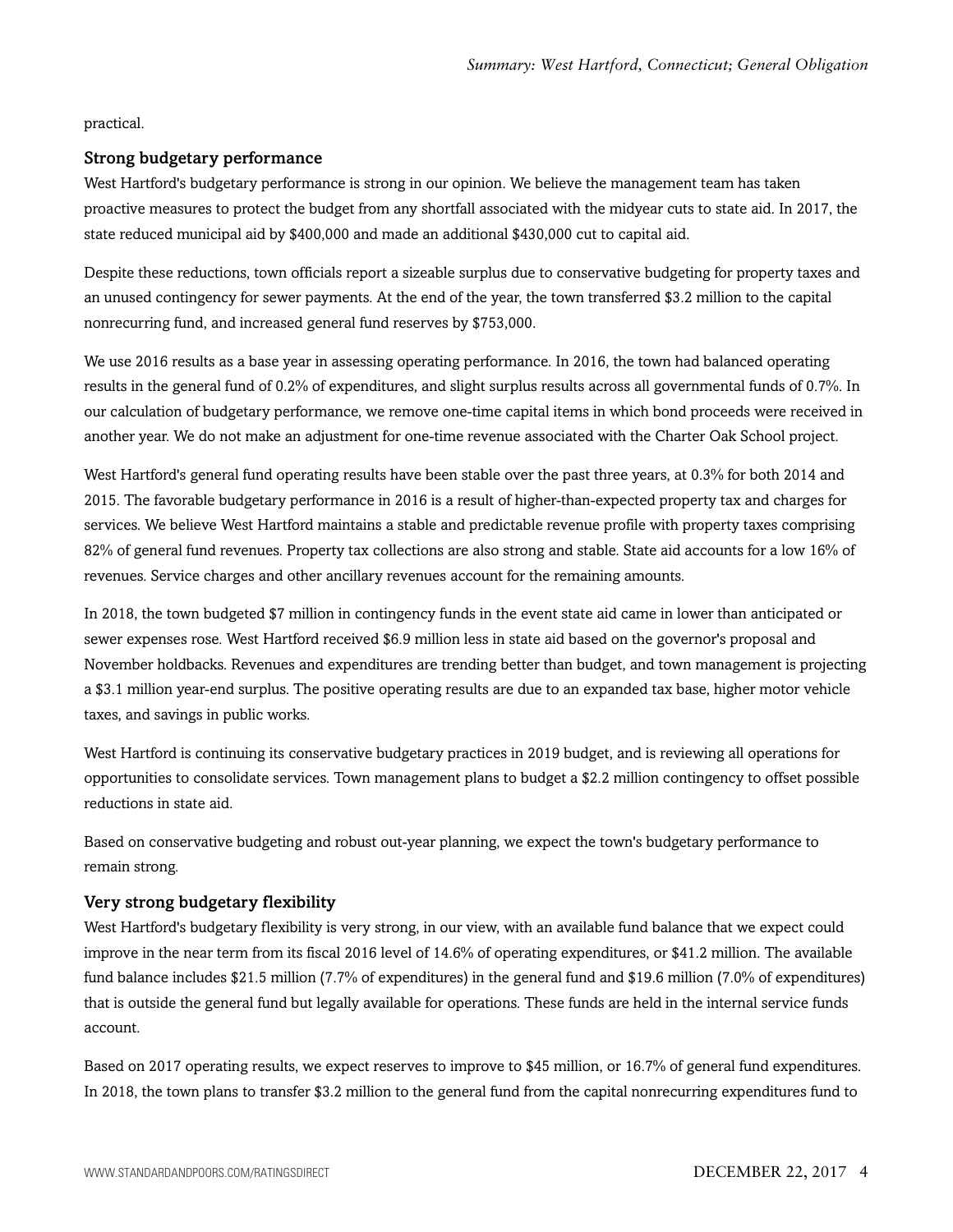increase general fund reserves. We do not expect this transfer to impact our assessment of budgetary flexibility, as we already account for these reserves in the available fund balance.

Given West Hartford's track record of six operating surpluses in the past seven fiscal years, coupled with positive results projected for 2018, we expect the town to continue modestly building on its fund balance in the future. Further enhancing our view of the stability of West Hartford's fund balance is the town's recently introduced reserve policy that sets a minimum reserve level at 7.5% of expenditures.

#### Very strong liquidity

In our opinion, West Hartford's liquidity is very strong, with total government available cash at 20.3% of total governmental fund expenditures and 3.3x governmental debt service in 2016. In our view, the town has strong access to external liquidity if necessary.

Further enhancing our view of the town's liquidity position is that West Hartford maintains strong access to external liquidity. It is a regular market participant, having issued GO bonds frequently in the past several years. We understand West Hartford has not entered into any bank loans, direct-purchase debt, or contingent liquidity risks from financial instruments with payment provisions that change upon the occurrence of certain events. It has consistently had very strong liquidity and we do not anticipate a change to these ratios, consistent with our view of the town's strong performance.

#### Strong debt and contingent liability profile

In our view, West Hartford's debt and contingent liability profile is strong. Total governmental fund debt service is 6.1% of total governmental fund expenditures, and net direct debt is 40.3% of total governmental fund revenue. Approximately 82% of the direct debt is scheduled to be repaid within 10 years, which is in our view a positive credit factor.

In accordance with West Hartford's comprehensive 12-year capital improvement plan, the town plans to go to the debt markets for an additional \$30 million by fiscal 2020 year-end. It expects to retire all current debt outstanding by 2035.

In our opinion, a credit weakness is West Hartford's large pension and OPEB obligation. The town's combined required pension and actual OPEB contributions were 8.9% of total governmental fund expenditures in 2016. Of that amount, 5.6% represented required contributions to pension obligations, and 3.4% represented OPEB payments. West Hartford made its full actuarial determined contribution in 2016 and 2017. The pension plan's funded ratio is 42.2%.

In our view, the town's pension and OPEB liabilities will remain a budget pressure, but we acknowledge management has been proactively managing them. Despite having contributed the full actuarially determined requirement in each of at least the past six fiscal years, West Hartford's pension system funding ratio has decreased significantly to just 42.2% (based on Governmental Accounting Standards Board Statement 68) due to significant pension fund investment losses, coupled with changes to actuarial assumptions such as mortality rates and the discount rate. The unfunded liability is projected to increase to \$263 million in fiscal 2019, mostly as a result of a discount rate revision to 7.25% from 7.50%.

Management has implemented various adjustments to its pension plan for employees who began working for the town in 2003 and later, including extending the retirement age, increasing employee contributions, and developing a hybrid pension plan for all town unions. West Hartford plans to continue meeting 100% of its pension requirements each year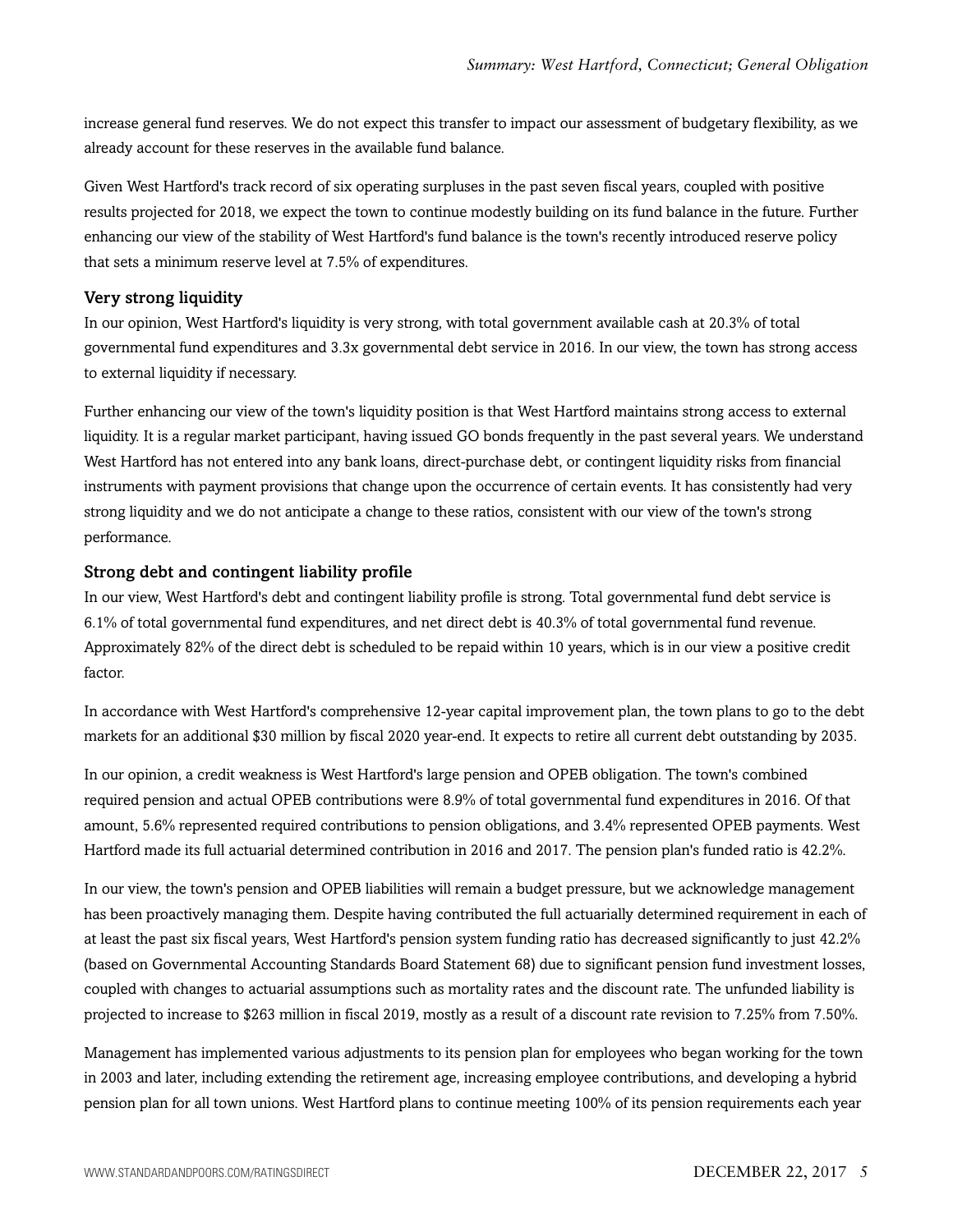and projects its pension funding to improve to 55% by 2029.

The town also provides medical benefits to eligible retirees and covered dependents. West Hartford currently contributes the full normal cost for current employees hired since 2003 in addition to prefunding its OPEB liabilities in the trust fund and is phasing 100% of its annual required contribution over six years. The annual OPEB cost to amortize the liability over 30 years was \$11.3 million in fiscal 2016, of which the town contributed 96%, or \$10.8 million. As of July 2015, the date of the most recent valuation, the OPEB unfunded actuarial accrued liability totaled \$148 million and was 0.48% funded.

#### Strong institutional framework

<span id="page-5-0"></span>The institutional framework score for Connecticut municipalities is strong.

### **Outlook**

The stable outlook reflects our view of West Harford's very strong underlying economy as well as our opinion that the town will likely maintain its predictable operating profile contributing to strong financial performance. We believe the town's very strong management practices will mitigate any pressure relating to state aid cuts and an increased assessment to the Hartford Metropolitan District. While we recognize that several companies have left the Hartford area, resulting in muted job growth, we have not seen an impact on West Hartford. Demand for housing remains strong, and developers continue to expand commercial offerings. We further believe that forward planning and conservative assumptions will shelter the budget from significant costs relating to low-funded pension and OPEB systems. As such, we do not expect to change the rating within the outlook's two-year period. Although we expect the town to continue addressing its sizable retirement liabilities in a meaningful way, we could lower the rating should West Harford fail to do so or should budgetary pressures arise that force the town to draw down on reserves to weaker levels.

## <span id="page-5-1"></span>Related Research

- S&P Public Finance Local GO Criteria: How We Adjust Data For Analytic Consistency, Sept. 12, 2013
- Incorporating GASB 67 And 68: Evaluating Pension/OPEB Obligations Under Standard & Poor's U.S. Local Government GO Criteria, Sept. 2, 2015
- 2017 Update Of Institutional Framework For U.S. Local Governments
- Local Government Pension And Other Postemployment Benefits Analysis: A Closer Look, Nov.8, 2017

Certain terms used in this report, particularly certain adjectives used to express our view on rating relevant factors, have specific meanings ascribed to them in our criteria, and should therefore be read in conjunction with such criteria. Please see Ratings Criteria at www.standardandpoors.com for further information. Complete ratings information is available to subscribers of RatingsDirect at www.capitaliq.com. All ratings affected by this rating action can be found on the S&P Global Ratings' public website at www.standardandpoors.com. Use the Ratings search box located in the left column.